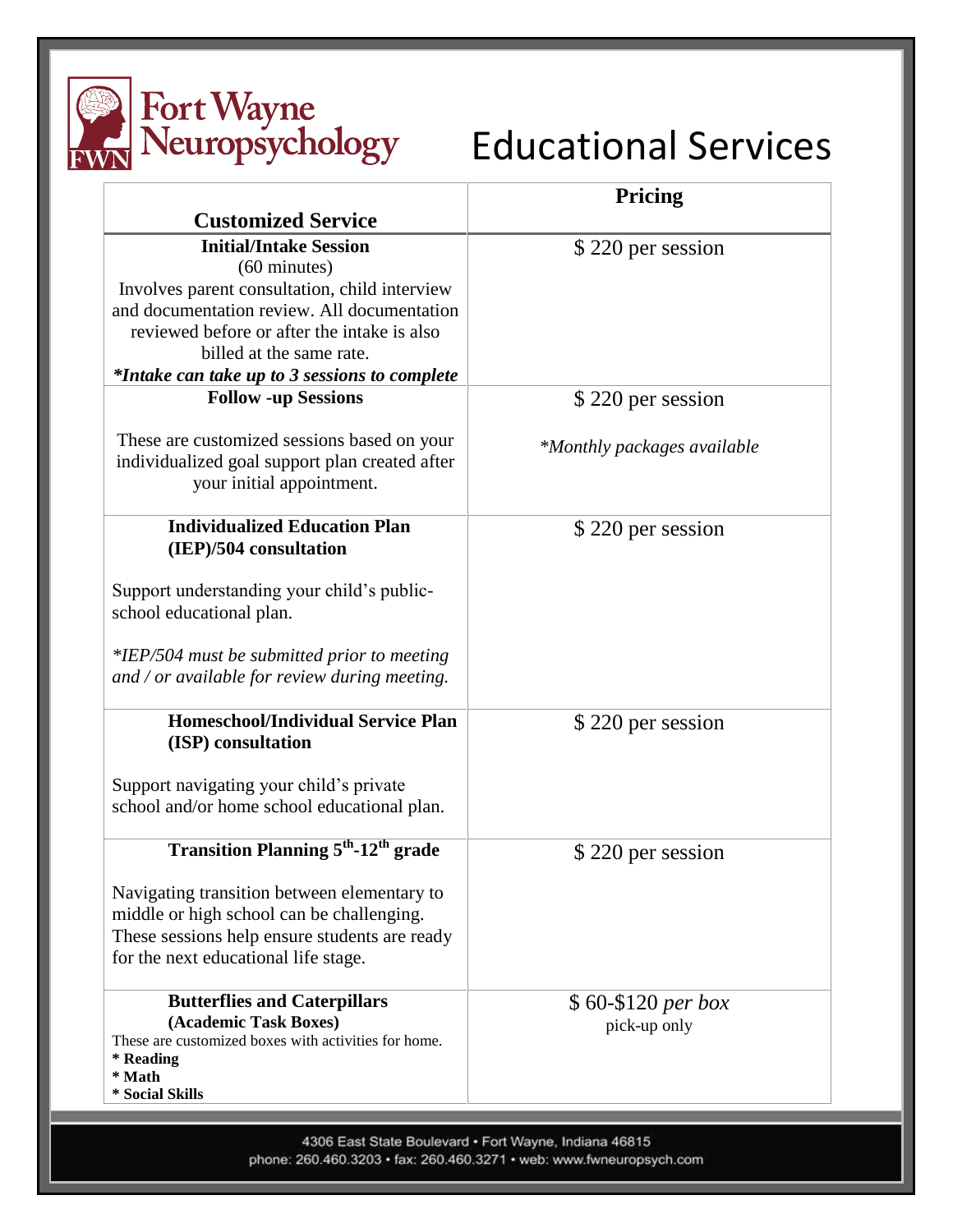

## Monthly Packages\*\*

| Silver<br>\$175 first month – includes<br>one initial consult session                                                                                  | Gold<br>\$150 first month – includes<br>one initial consult session                                                                                                                                                                                              | Platinum<br><b>Free Initial Consult session</b>                                                                                                                                                                                                                                                    |
|--------------------------------------------------------------------------------------------------------------------------------------------------------|------------------------------------------------------------------------------------------------------------------------------------------------------------------------------------------------------------------------------------------------------------------|----------------------------------------------------------------------------------------------------------------------------------------------------------------------------------------------------------------------------------------------------------------------------------------------------|
| \$25 monthly fee for the<br>remainder of the year                                                                                                      | \$50 monthly fee for the<br>remainder of the year                                                                                                                                                                                                                | \$75 monthly fee                                                                                                                                                                                                                                                                                   |
| 15-minute phone call or<br>zoom returned at earliest<br>convenience<br>*One per month<br>*Additional phone calls will be<br>billed at \$25 per 15 mins | 15-minute phone call or zoom<br>returned at earliest<br>convenience<br>*One per month<br>*Additional phone calls will be<br>billed at \$25 per 15 mins<br>1 Butterflies and Caterpillars<br>Academic basic on the go<br>Task Bag per month<br>(\$30 value/month) | 15-minute phone call or<br>zoom returned at earliest<br>convenience<br>*One per month<br>*Additional phone calls will be<br>billed at \$25 per 15 mins<br>1 Butterflies and Caterpillars<br>Academic customized on the<br>go Task Bag per month<br>(\$60 value/month)<br><b>Monthly Newsletter</b> |
| Office rates<br>\$215 per session                                                                                                                      | Office rates<br>\$210 per session                                                                                                                                                                                                                                | Office rates<br>\$200 per session                                                                                                                                                                                                                                                                  |

\*\* Monthly aspects of the package do not roll over. You must use your benefit each month or you will lose it.

\*Refer a friend and receive \$20 off one session *(Referred client must be seen in the office or virtual before discount is applied)*